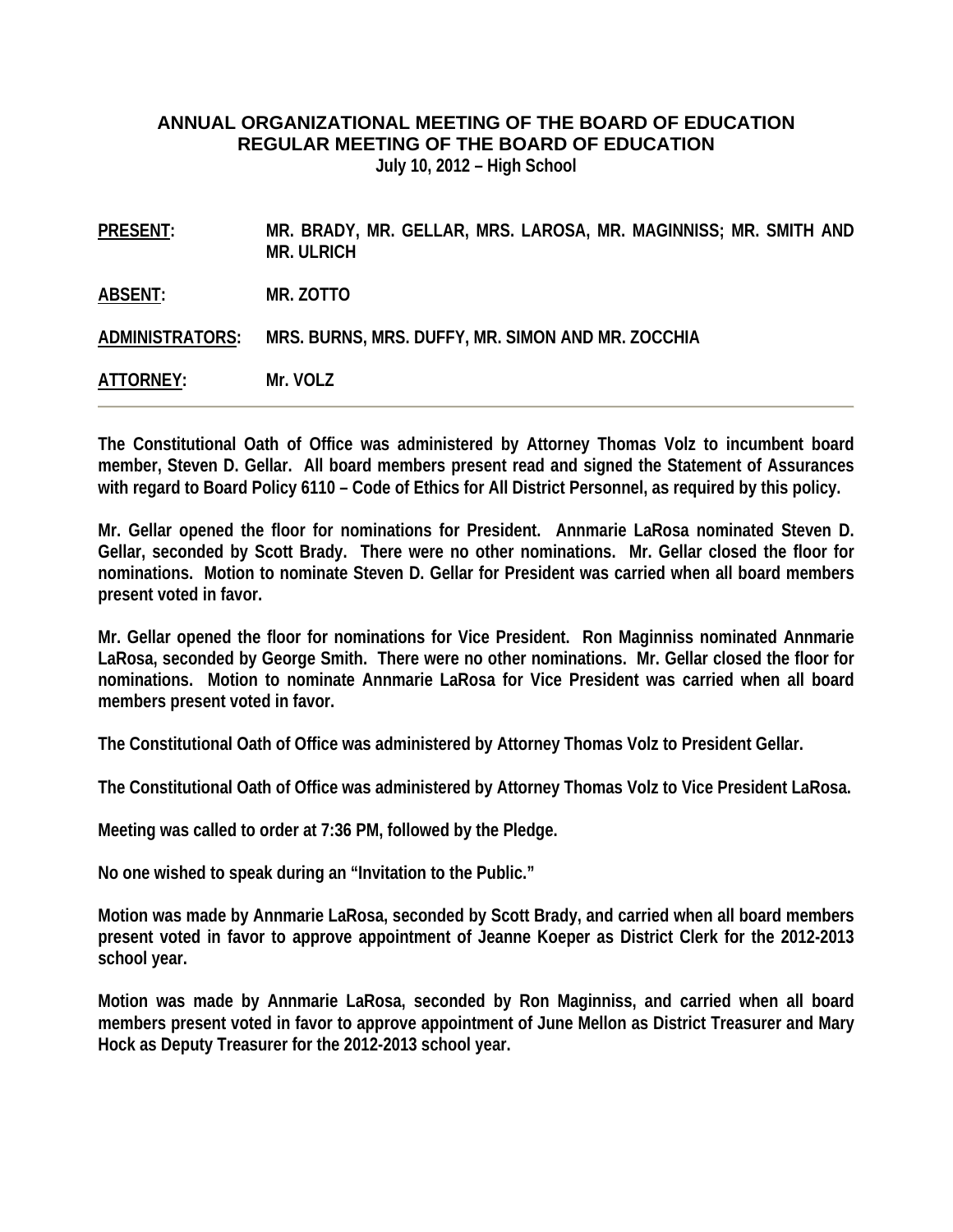**Motion was made by Annmarie LaRosa, seconded by Bob Ulrich, and carried when all board members present voted in favor to approve appointment of Board of Registration for the 2012-2013 school year as follows: Anne Kuhlwilm, Lauralee Bennett, alternates - Rhonda Rauch, Rosemary Dowling.** 

**Motion was made by Annmarie LaRosa, seconded by George Smith, and carried when all board members present voted in favor to set amount of Treasurer's Bond at \$1,000,000.00 for the 2012-2013 school year.** 

**Motion was made by Bob Ulrich, seconded by George Smith, and carried when all board members present voted in favor to set amount of Internal Claims Auditor's Bond at \$1,000,000.00 for the 2012- 2013 school year.** 

**Motion was made by George Smith, seconded by Annmarie LaRosa, and carried when all board members present voted in favor to approve appointment of Lisa Baynon as Internal Claims Auditor for the 2012-2013 school year.** 

**Motion was made by Annmarie LaRosa, seconded by Scott Brady, and carried when all board members present voted in favor to approve appointment of Robert Nocella as Purchasing Agent for the 2012-2013 school year.** 

**Motion was made by George Smith, seconded by Annmarie LaRosa, and carried when all board members present voted in favor to approve appointment of Deborah Falcon as Deputy Purchasing Agent for the 2012-2013 school year.** 

**Motion was made by Bob Ulrich, seconded by Annmarie LaRosa, and carried when all board members present voted in favor to approve appointment of Jeanne Koeper as Records Access Officer for the 2012-2013 school year.** 

**Motion was made by George Smith, seconded by Annmarie LaRosa, and carried when all board members present voted in favor to approve appointment of R.S. Abrams as District Auditor for the 2012-2013 school year.** 

**Motion was made by Annmarie LaRosa, seconded by Scott Brady, and carried when all board members present voted in favor to approve appointment of Thomas M. Volz, PLLC as Attorney/Legal Officer for District for the 2012-2013 school year.** 

**Motion was made by George Smith, seconded by Annmarie LaRosa, and carried when all board members present voted in favor to approve appointment of Chief/School Physicians for the 2012-2013 school year as follows: Dr. Marc Cimmino, Chief School Physician; Dr. Tracy Onal; Dr. Robert A. Smolarz; Dr. Leonard P. Savino; L. Atkinson, RPA; Dr. Costa Constantatos; Dr. Jorge Monges; Joseph Tommasino, RPA; Dr. Jennifer Mingione; Dr. Ira Woletsky (pediatrician); Dr. Jack Marzec; Dr. Phil Schrank; Dr. Paul Greenblatt; Concussion Management: Dr. Sarita Duchatelier and Dr. Keith Chu Cheong; Emergency Medical Technician: Mr. Richard Naeder, Joseph Badala, Kristine Ostrem, Kyle Valentine, James Faherty, Michael Delgado and Blaise Gemellaro for Athletic Events.**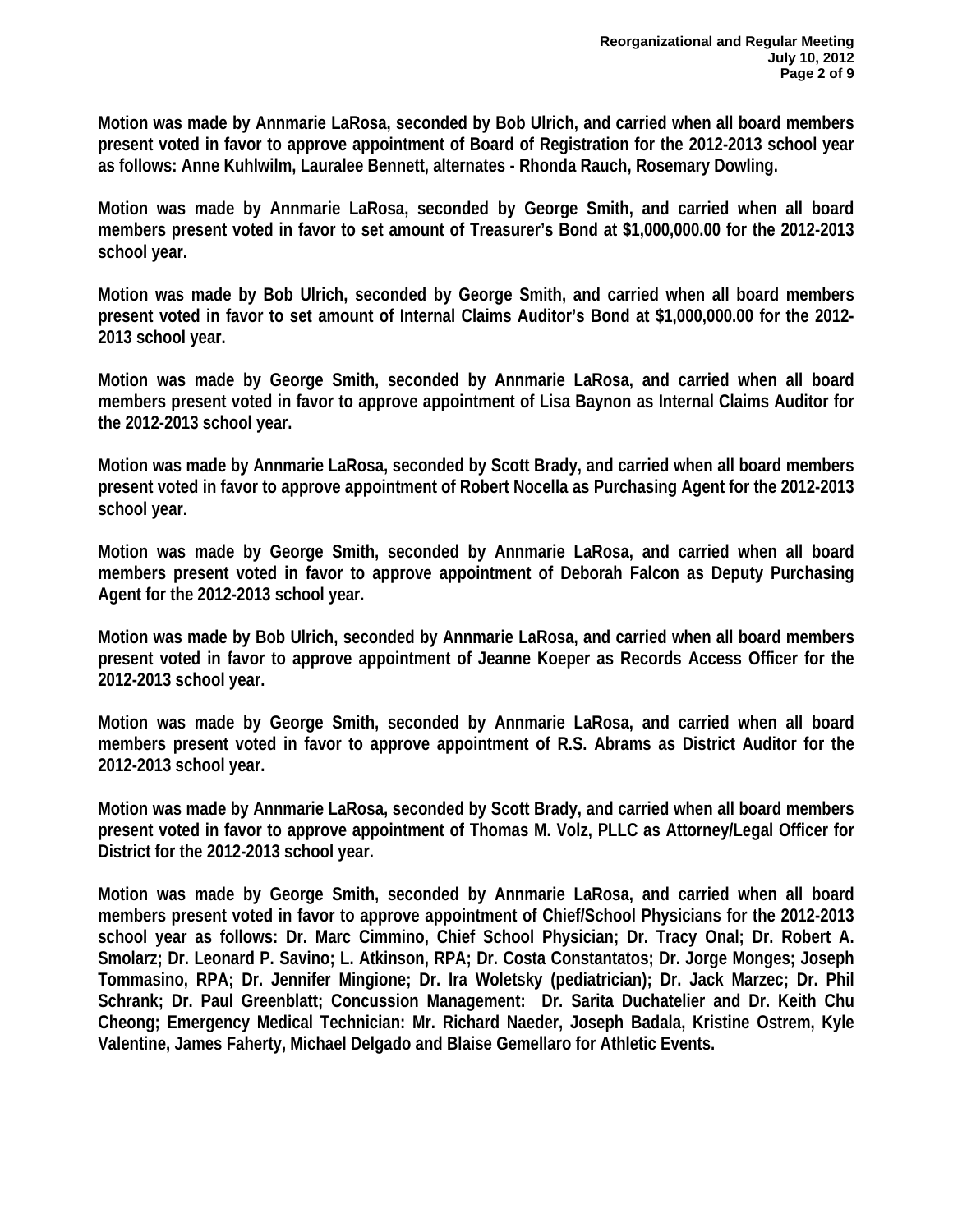**Motion was made by George Smith, seconded by Annmarie LaRosa, and carried when all board members present voted in favor to approve Newspapers Designated to Carry Legal Notices for the 2012-2013 school year as follows: Newsday and the Islip Bulletin.** 

**Motion was made by George Smith, seconded by Annmarie LaRosa, and carried when all board members present voted in favor to approve Depositories Designated for the 2012-2013 school year as follows: Citibank, J.P. Morgan Chase, Capital One Bank, HSBC, CLASS, Bank of America, and Commerce Bank.** 

**Motion was made by George Smith, seconded by Annmarie LaRosa, and carried when all board members present voted in favor to approve appointment of Committee on Special Education and Committee on Pre School Special Education/Alternates/Secretaries for the 2012-2013 school year (list included in supplemental file).** 

**Motion was made by George Smith, seconded by Annmarie LaRosa, and carried when all board members present voted in favor to approve reappointment of District Team – New Compact for Learning for the 2012-2013 school year as follows: Mrs. Maria Pecorale, Chamber of Commerce; Mrs. Luann Dunne, Secretarial Unit; Mr. Jerry Mangone, Local 424; Mrs. Traci Cinquemani, PTA – High School; Mrs. Christine Butterfield, PTA – Middle School; Mrs. Kim Librizzi, PTA – Elementary; TBA, Student Senate Co-President; TBA, Student Senate Co-President; Mr. Richard A. Simon, Superintendent; Mrs. Dawn Morrison, WIASA – Elementary; Mr. Daniel Marquardt, WIASA – Middle School; Dr. Anthony Bridgeman, WIASA – High School; Mrs. Catherine Dolan-Stefanak, WITA – Middle School; Mr. Paul Perkurney, WITA – Elementary; Mr. Joseph Dixon, WITA – High School.** 

**Motion was made by Bob Ulrich, seconded by Annmarie LaRosa, and carried when all board members present voted in favor to approve appointment of Health and Wellness Alliance Committee Members for the 2012-2013 school year as follows: Marybeth Bevan, Liz Bitetto, Bernadette Broderick, Mary Louise Cairo, Sharon Cannorella, Angie Carpenter, Chrissy Cavagnet, Marcelle Crudele, Elizabeth DeSantis, Michelle Falco, JoAnn Hilbert, Tim Horan, Mary Howard, Bernie Jones, Chris Kaigh, Jeanette Kreditor, Annmarie LaRosa, Wendy Loddigs, Grace MacGurie, Jack Maniscalco, Lisa Martinolich, Shanan Mauro, Barbara McAteer, Michael McGrath, Terry McManus, Tricia Mileti, Dawn Morrison, John Mullins, Sue O'Connor, Nicole Perperis, Ellen Quaglio, Suzanne Salus, Theresa Shaw, Rick Simon, George Smith, Karen Sossin, Victoria Spedale, Debbie Vertovez, Jamie Winkler, Michael Zotto, Maryann Pfeiffer and Dr. Marc Cimmino.** 

**Motion was made by Scott Brady, seconded by George Smith, and carried when all board members present voted in favor to approve adoption of the following resolution and appointment of Impartial Hearing Officers for the 2012-2013 school year: WHEREAS, the Regulations of the Commissioner of Education, Pursuant to Sections 207, 3214, 4403, 4404 and 4410 of the Education Law, Part 200, amended January 2007, Section 200.2(e) states that "the Board of Education or trustees of each school district shall establish a list of:" (1) The names and statement of the qualifications of each impartial hearing officer who is: (i) certified by the Commissioner of Education pursuant to section 200.1(x)(2) of this Part and; (ii) available to serve in the district in hearings conducted pursuant to Education Law section 4404(1). Appointment of impartial hearing officers pursuant to Education Law section 4404(1) shall be made only from such list and in accordance with the rotation selection process prescribed herein and the timelines and procedures in section 200.5(j) of this Part. Such names will be listed in alphabetical order. Selection from such list shall be made on a rotational basis beginning with the first**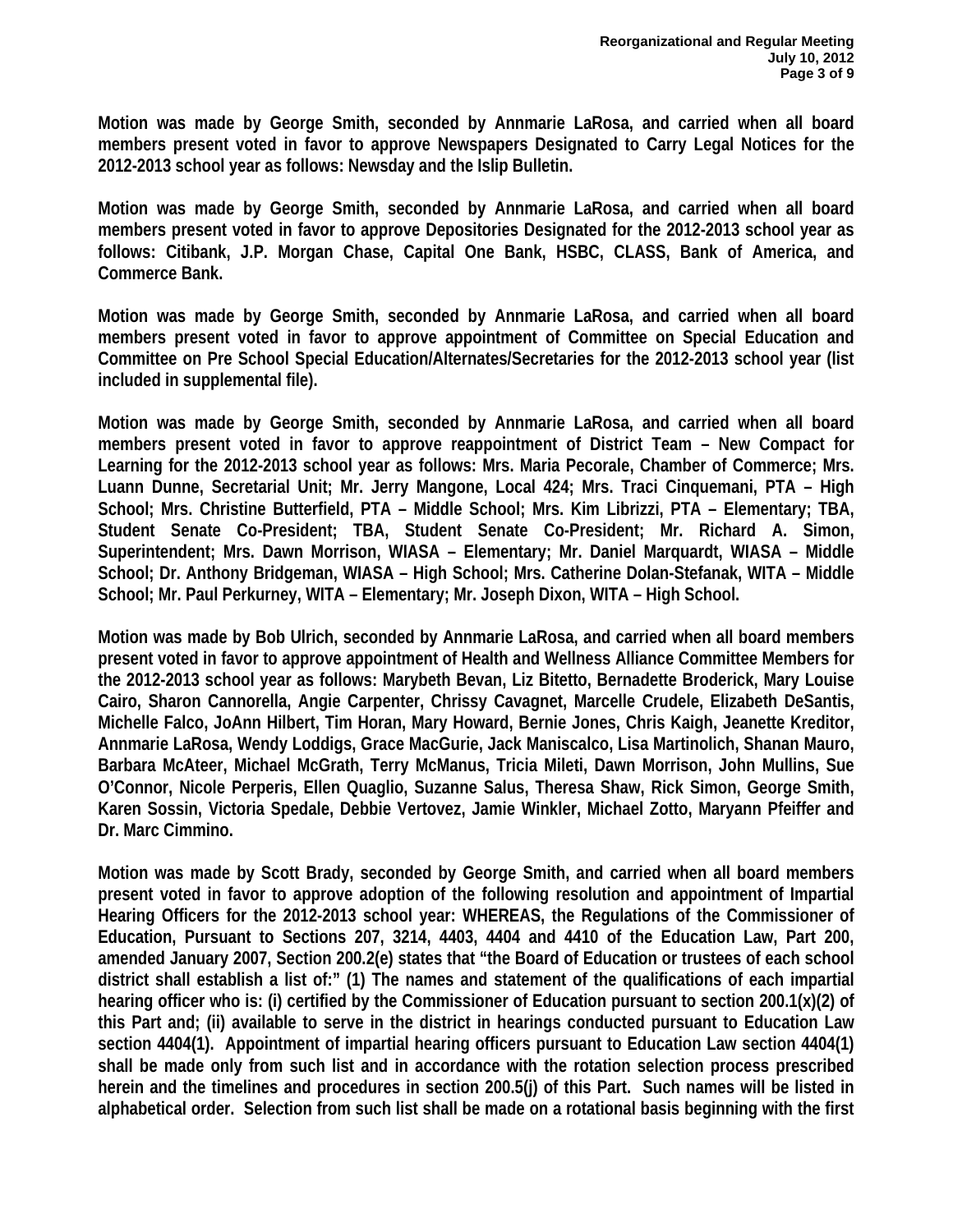**name appearing after the impartial hearing officer who last served or, in the event no impartial hearing officer on the list has served, beginning with the first name appearing on such list. Should that impartial hearing officer decline appointment, or if, within 24 hours, the impartial hearing officer fails to respond or is unreachable after reasonable efforts by the district that are documented and can be independently verified, each successive impartial hearing officer whose name next appears on the list, shall be offered appointment, until such appointment is accepted. The name of any newly certified impartial hearing officer who is available to serve in the district shall be inserted into the list in alphabetical order (list included in supplemental file).** 

**Motion was made by George Smith, seconded by Annmarie LaRosa, and carried when all board members present voted in favor to approve Dates/building site for the 2012-2013 regular and planning session meetings of West Islip Board of Education (list included in supplemental file).** 

**Motion was made by George Smith, seconded by Annmarie LaRosa, and carried when all board members present voted in favor to approve the setting of the date/time for 2013 West Islip High School Commencement Exercises – June 22, 2013 at 9:00 AM.** 

**Motion was made by George Smith, seconded by Annmarie LaRosa, and carried when all board members present voted in favor to approve adoption of the following resolution re: Federal Funded Programs: BE IT RESOLVED, That, the Board grants authority for the 2012-13 school year for the West Islip Union Free School District (West Islip Public Schools) to participate in an ECIA Title I Program developed to provide instructional activities and services for the educationally disadvantaged students who reside in said school district under available Federal funds; and BE IT FURTHER RESOLVED, That, the Assistant Superintendent for Curriculum and Instruction be designated as Coordinator of Federal Programs; or other designee determined by the Superintendent of Schools and that, the Superintendent of Schools, be authorized to represent the Board of Education in making application for any and all federal funds and the supervision thereof.** 

**Motion was made by George Smith, seconded by Annmarie LaRosa, and carried when all board members present voted in favor to approve adoption of the following resolution re: District's Food Services for 2012-2013 appointment of Long Island School Food Service Directors Association Cooperative Bid Committee: WHEREAS, It is the plan of a number of public school districts in Nassau/Suffolk Counties, New York to bid jointly on Food and Food Service Supplies for the 2012-2013 school year. WHEREAS, WEST ISLIP UFSD, is desirous of participating with other districts in Nassau/Suffolk Counties in the joint bidding of the commodities mentioned above as authorized by General Municipal Law, Section 119-0 and, WHEREAS, WEST ISLIP UFSD, wishes to appoint a committee to assume the responsibility for drafting of specification, advertising for bids, accepting and opening bids, reporting the results to the boards of education and making recommendations thereon; therefore, BE IT RESOLVED, that the BOARD OF EDUCATION of WEST ISLIP UFSD, hereby appoints Long Island School Food Service Directors' Association Cooperative Bid Committee to represent it in all matters related above, and, BE IT FURTHER RESOLVED, that WEST ISLIP UFSD's Board of Education authorized the above-mentioned committee to represent it in all matters leading up to the entering into a contract for the purpose of the above-mentioned commodities, and, BE IT FURTHER RESOLVED, that WEST ISLIP UFSD's Board of Education agrees to assume its equitable share of the costs of the cooperative bidding, and BE IT FURTHER RESOLVED, that WEST ISLIP UFSD's Board of Education agrees (1) to abide by majority decisions of the participating districts on quality standards; (2) that unless all bids are rejected, it will award contracts according to the recommendations of the**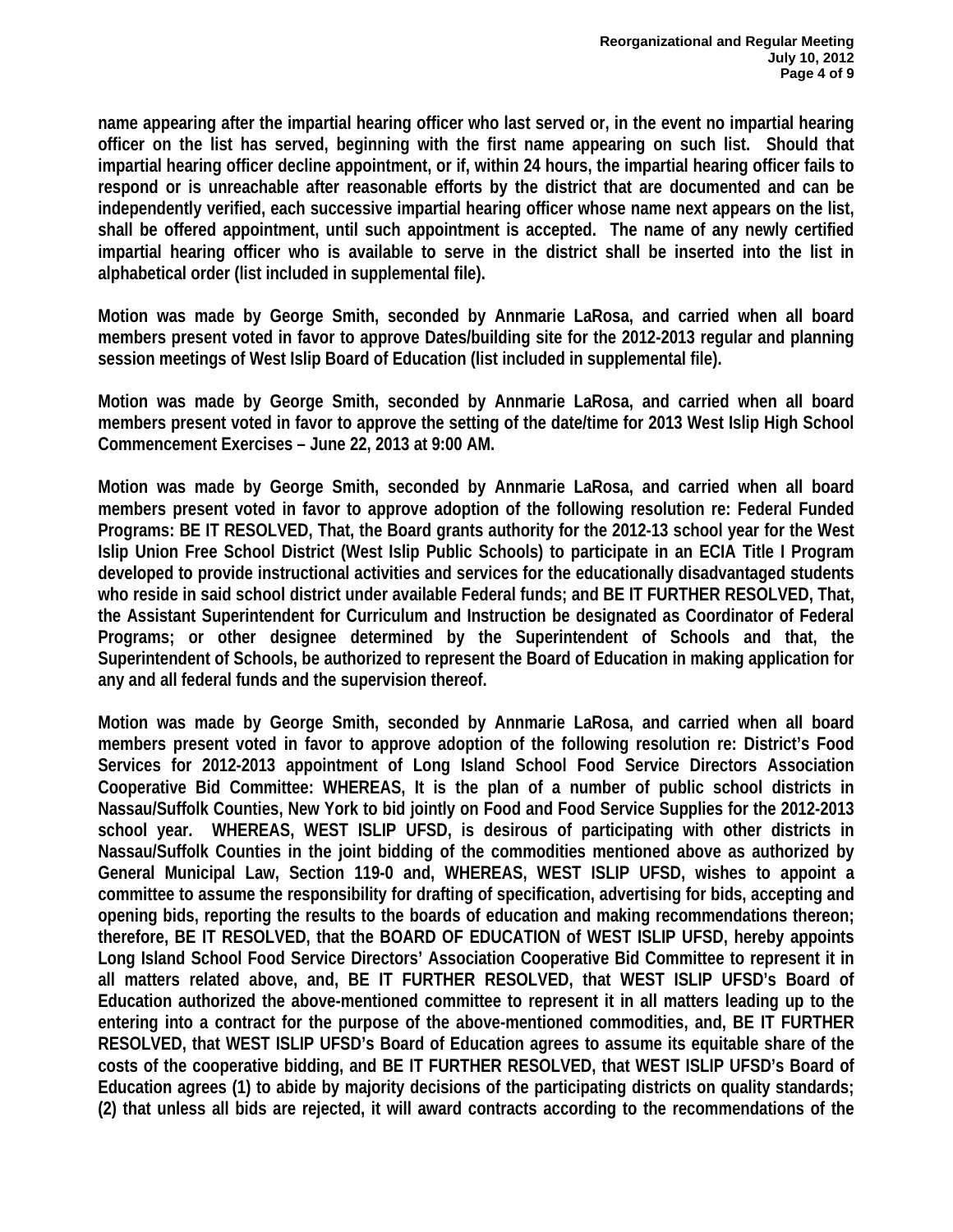**committee; (3) that after award of contract(s), it will conduct all negotiations directly with the successful bidder(s).** 

**Motion was made by George Smith, seconded by Bob Ulrich, and carried when all board members present voted in favor to approve appointment of Assistant Superintendent for Curriculum and Instruction as Title IX Compliance Officer for the 2012-2013 school year.** 

**Motion was made by Scott Brady, seconded by Annmarie LaRosa, and carried when all board members present voted in favor to approve appointment of Instructional Review Committee for the 2012-2013 school year as follows: Bernadette Burns, Assistant Superintendent for Curriculum and Instruction; Daniel Marquardt, Secondary Principal; Dan Hunter, Elementary Principal; To be named as appropriate, Program Director; Anne Bean, Library-Media Specialist; Tina Schaeffer, Secondary Teacher; Christina Kruer, Elementary Teacher; Mary Howard, Community Member.** 

**Motion was made by George Smith, seconded by Annmarie LaRosa, and carried when all board members present voted in favor to approve appointment of Jeanne Koeper as person authorized to accept service re: subpoenas, lawsuits, etc. for the 2012-2013 school year.** 

**Motion was made by George Smith, seconded by Bob Ulrich, and carried when all board members present voted in favor to approve appointment of Board of Education as Audit Committee for the 2012- 2013 school year.** 

**Motion was made by Bob Ulrich, seconded by George Smith, and carried when all board members present voted in favor to approve appointment of Cullen & Danowski LLP as Internal Auditor.** 

**Motion was made by George Smith, seconded by Scott Brady, and carried when all board members present voted in favor to approve Cell Phone Usage as per Board Policy 5570 (list included in supplemental file).** 

**Motion was made by Bob Ulrich, seconded by Annmarie LaRosa, and carried when all board members present voted in favor to adjourn for a short break.** 

**Regular Meeting reconvened at 7:59 PM on motion by Annmarie LaRosa, seconded by Scott Brady, and carried when all board members present voted in favor.** 

**No one wished to speak during an "Invitation to the Public."** 

**Motion was made by George Smith, seconded by Annmarie LaRosa, and carried when all board members present voted in favor to approve the minutes of the Regular Meeting of June 14, 2012 and the minutes of the Planning Session on June 26, 2012.** 

**Motion was made by Bob Ulrich, seconded by Annmarie LaRosa, and carried when all board members present voted in favor to approve TEACHING: RESOLUTION:** 

**"Be it resolved, that upon the recommendation of the Superintendent of Schools, effective June 30, 2012, a professional position in the West Islip Public School District will be abolished in the English area (1 position) of classification."**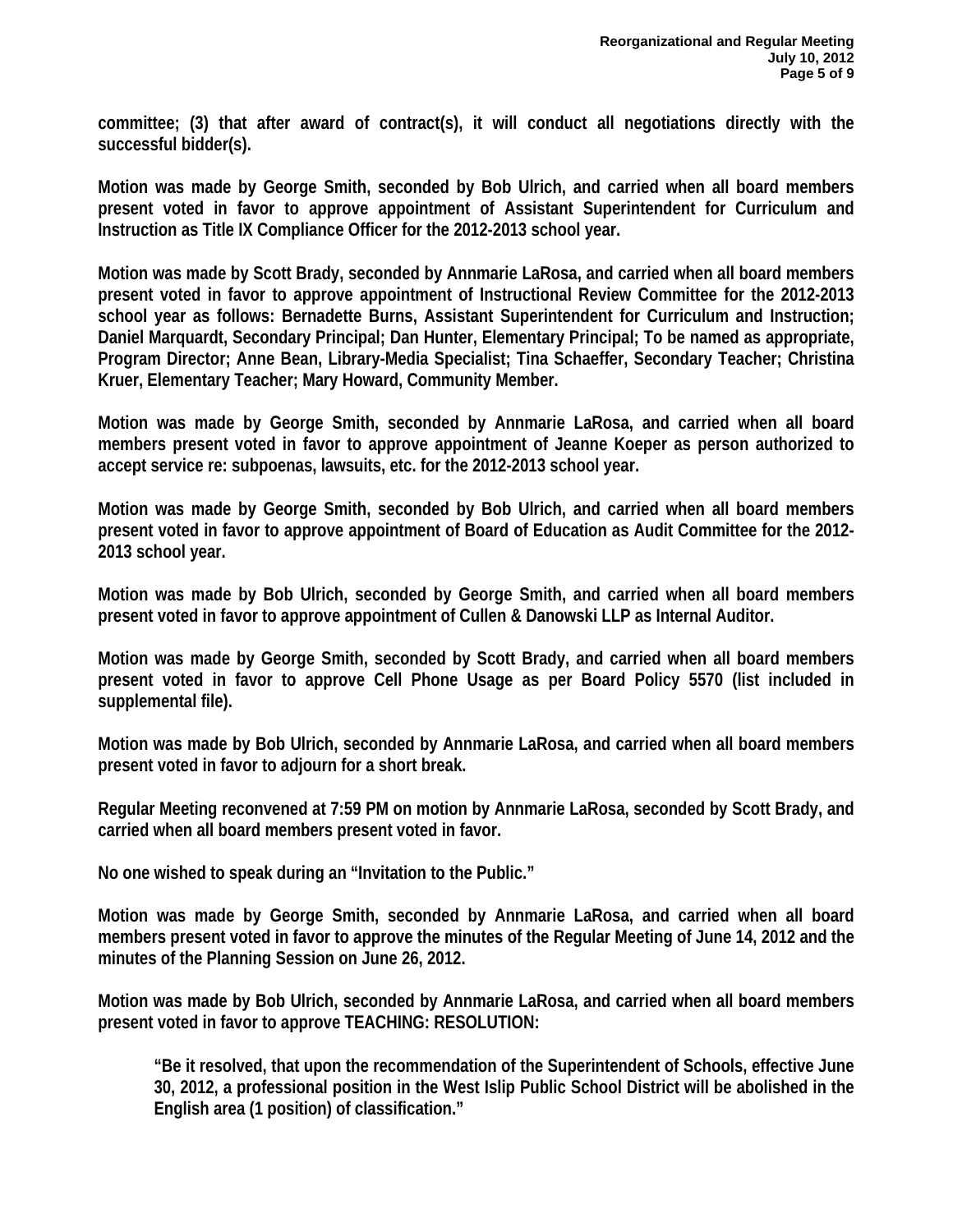**Motion was made by Bob Ulrich, seconded by Scott Brady, and carried when all board members present voted in favor to approve: TEACHING: PART-TIME APPOINTMENT (Change of Status):**  *George Botsch, Physical Education; effective August 29, 2012 to June 30, 2013.* 

**Motion was made by Annmarie LaRosa, seconded by Ron Maginniss, and carried when all board members present voted in favor to approve: CLASSIFIED (CIVIL SERVICE): EXCESSED:** *Richard Kelly, Head Custodian; effective July 13, 2012.* 

**Motion was made by George Smith, seconded by Annmarie LaRosa, and carried when all board members present voted in favor to approve: CLASSIFIED (CIVIL SERVICE): PROBATIONARY APPOINTMENT:** *Richard Kelly, Custodial Worker II; effective July 16, 2012.* 

**Motion was made by George Smith, seconded by Scott Brady, and carried when all board members present voted in favor to approve: CLASSIFIED (CIVIL SERVICE): SUBSTITUTE CLERK-TYPIST:**  *Carole Hurd; effective July 11, 2012.* 

**Motion was made by George Smith, seconded by Annmarie LaRosa, and carried when all board members present voted in favor to approve OTHER: CONCERT HALL MANAGER 2012-2013:** *Jim Krais – High School; John Kennedy – Beach Street Middle School; and Leonard LaPinta – Udall Road Middle School.* 

**Motion was made by Bob Ulrich, seconded by Annmarie LaRosa, and carried when all board members present voted in favor to approve OTHER: AUDITORIUM TECHNICIAN 2012-2013:** *Frank Franzone, David Kaufman, James Krais, Michael Saganic, Melissa Senatore and John Simeone – High School; Jesse Fawess and John Kennedy – Beach Street Middle School; and Leonard LaPinta and Shanan Mauro – Udall Road Middle School.* 

**Motion was made by Bob Ulrich, seconded by Annmarie LaRosa, and carried when all board members present voted in favor to approve OTHER: SUMMER ENRICHMENT INSTRUCTORS 2012:** *Lori Clifford, Lila Schmidt, Donna Brogan, Ed Ermanovics, Debra Magee, Joanne LaDuca, Jordana Young, Bobby Watts, Karen Nordland, Denise Campasano and Ariana Stubbmann.* 

**Motion was made by Scott Brady, seconded by Annmarie LaRosa, and carried when all board members present voted in favor to approve OTHER: SPECIAL EDUCATION – ESY BEHAVIOR INTERVENTION SERVICES SUMMER 2012:** *Robert Matuozzi, Theresa Mercado, Deanna Nicolosi and Tonimarie Paladino.* 

**CURRICULUM UPDATE: Mrs. Burns discussed events regarding the closing and opening of schools. She also mentioned that the AP and IB test results were in and would be discussed in depth at a future date. She is pleased with student performance in both areas. Mrs. Burns stated that secondary master schedules were currently being crafted and the elementary administrators were scheduled to meet to continue that process.**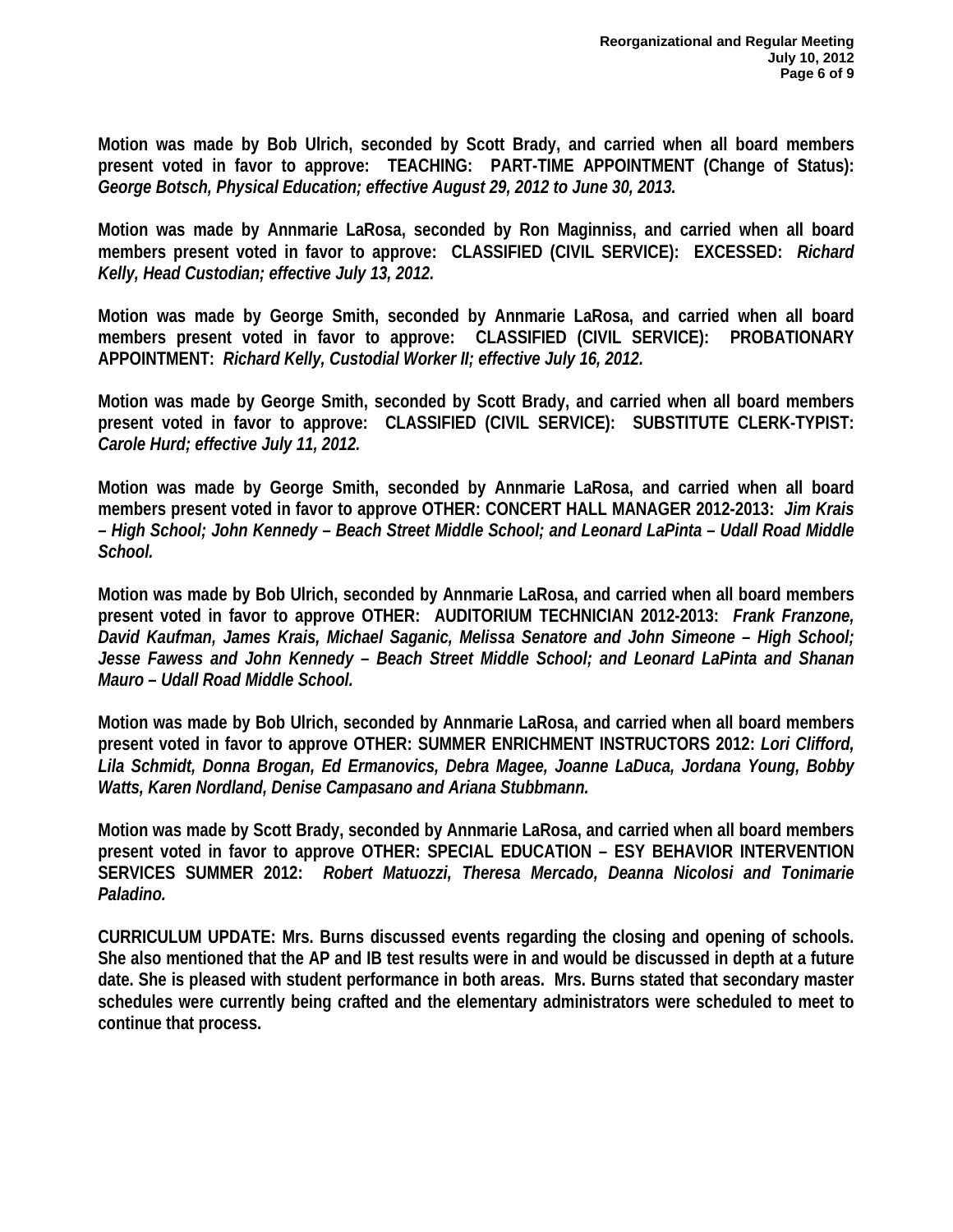**REPORT OF BOARD COMMITTEES: There were no board committee meetings for July.** 

**The Treasurer's Report for May 2012 was presented. Beginning balance as of April 30, 2012 – \$27,843,439.96; ending balance as of May 31, 2012 – \$27,127,933.61.** 

**Motion was made by Annmarie LaRosa, seconded by Bob Ulrich, and carried when all board members present voted in favor to approve Days of Religious Observance for 2012-2013 (used for calculating daily attendance for SA-19): October 1, 2012 – Sukkoth; November 1, 2012 – All Saints Day; March 18, 2013 – Orthodox Christian Lent; May 9, 2013 – Ascension; and May 15, 2013 – Shavout.** 

**Motion was made by Bob Ulrich and seconded by Annmarie LaRosa to approve the following Special Education Contracts for the 2012-2013 school year – Bilinguals, Karin Burkhard, Cleary School for the Deaf, Green Chimney Children Services, Harmony Heights, Hillcrest Educational Centers, Inc., Home Care Therapies d/b/a Horizon Healthcare Staffing, Island Therapies, Maryhaven, Metro Therapy, Nassau Suffolk Services for Autism for full day instruction, Nassau Suffolk Services for Autism for behavioral consultation, New England Center for Children, NYSARC, Summit School/Jamaica Estates, Summit School/Nyack, United Cerebral Palsy Association of Greater Suffolk, Inc., Hagedorn Little Village School, Little Flower Children and Family Services of New York and Sachem Central School District.** 

**Motion was made by Bob Ulrich, seconded by Ron Maginniss, and carried when all board members present voted in favor to approve service agreement with Smartweb.** 

**Motion was made by Scott Brady, seconded by George Smith, and carried when all board members present voted in favor to approve service agreement with Joseph J. Nicolosi – Security Coordinator.** 

**Motion was made by George Smith, seconded by Annmarie LaRosa, and carried when all board members present voted in favor to approve a service agreement with The Omni Group for the 2012-2013 school year.** 

**Motion was made by George Smith, seconded by Ron Maginniss to approve the following donations: Suffolk ASBO 2012-2013 Scholarship - \$ 500.00; AHold – Beach Street Middle School - \$ 863.02; AHold – P.J. Bellew School - \$2,503.51; AHold – Oquenock School - \$ 964.64; AHold – Manetuck School - \$1,715.45.** 

**Motion was made by Bob Ulrich, seconded by Annmarie LaRosa to declare surplus material – World Language Textbooks.** 

**Motion was made by Bob Ulrich, seconded by Annmarie LaRosa to approve R.S. Abrams Engagement Letter – June 30, 2013.** 

**Motion was made by George Smith, seconded by Annmarie LaRosa to approve Cullen and Danowski Engagement Letter – 2012-2013.** 

**Motion was made by Bob Ulrich, seconded by Annmarie LaRosa to approve a resolution to participate in the Suffolk county RFB for Natural Gas.**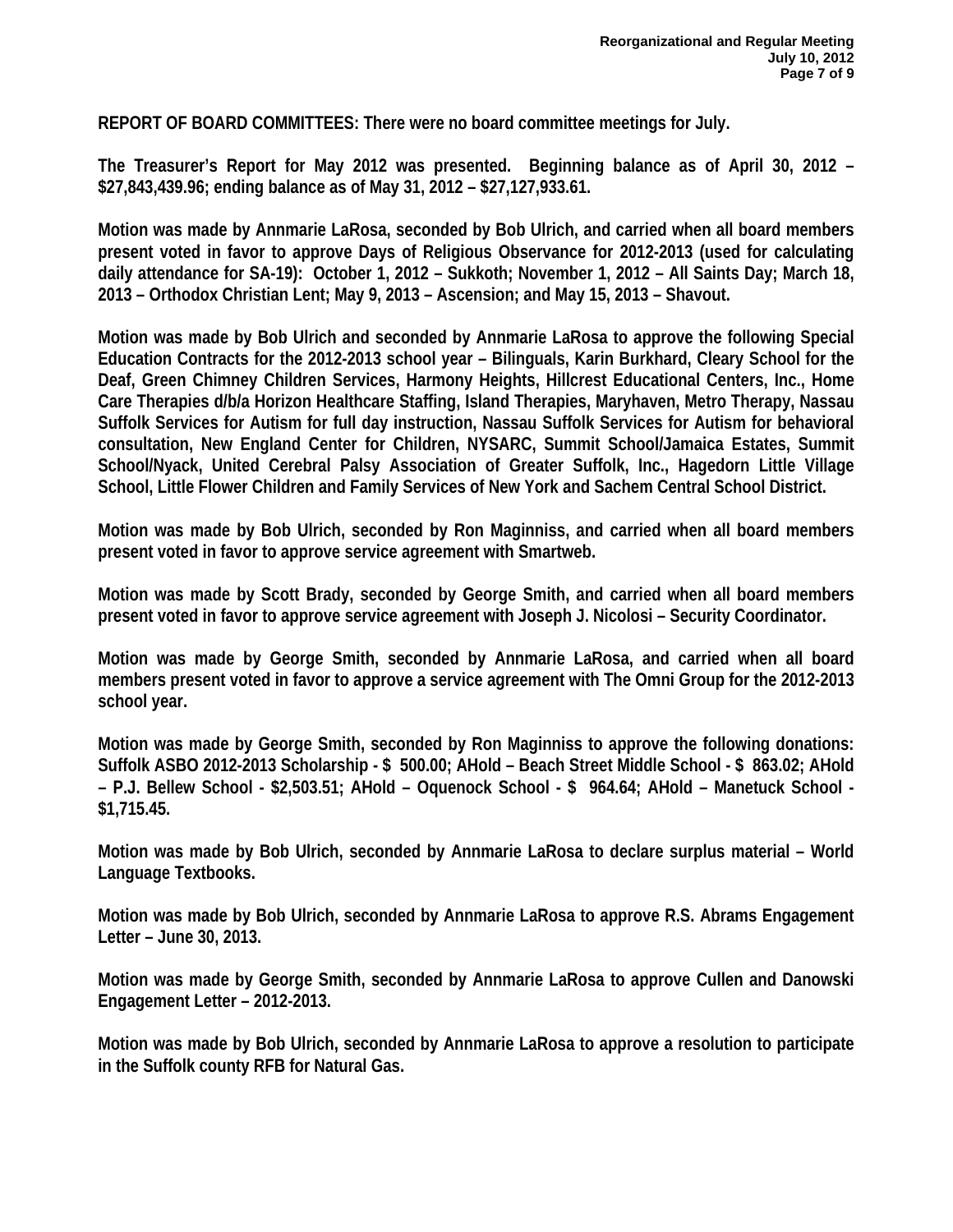**PRESIDENT'S REPORT: Motion was made by George Smith, seconded by Annmarie LaRosa, and carried when all board members present voted in favor to approve a Memorandum of Agreement with WIASA – term July 2, 2011 through June 30, 2014.** 

**Motion was made by Bob Ulrich, seconded by Annmarie LaRosa, and carried when all board members present voted in favor to approve a revised Memorandum of Agreement with the Nurses Unit – (John Hummel).** 

**Motion was made by Bob Ulrich, seconded by Annmarie LaRosa, and carried when all board members present voted to approve the following salaries for non-represented personnel for 2012-2013:** 

| =   | \$43,497  |
|-----|-----------|
| $=$ | \$48,588  |
| $=$ | \$52,096  |
| $=$ | \$65,879  |
| $=$ | \$56,149  |
| $=$ | \$84,038  |
| $=$ | \$95,199  |
| $=$ | \$61,850  |
| $=$ | \$67,473  |
| $=$ | \$48,801  |
| $=$ | \$59,601  |
| $=$ | \$52,854  |
| $=$ | \$10,300  |
|     |           |
| =   | \$135,795 |
|     | \$84,681  |
|     |           |

**SUPERINTENDENT'S REPORT: Motion was made by Bob Ulrich, seconded by Annmarie LaRosa, and carried when all board members present voted in favor to approve resolution empowering Board President to authorize member attendance at conferences, workshops, conventions, etc. (as per Policy 2320).** 

**Motion was made by Bob Ulrich, seconded by Annmarie LaRosa, and carried when all board members present voted in favor to approve Standard Work Day and Reporting Resolution: BE IT RESOLVED, that the West Islip Board of Education hereby established the following as standard work days for elected and appointed officials and will report the following days worked to the New York State and Local Employees' Retirement System based on the record of activities maintained and submitted by these officials to the clerk of this body:**